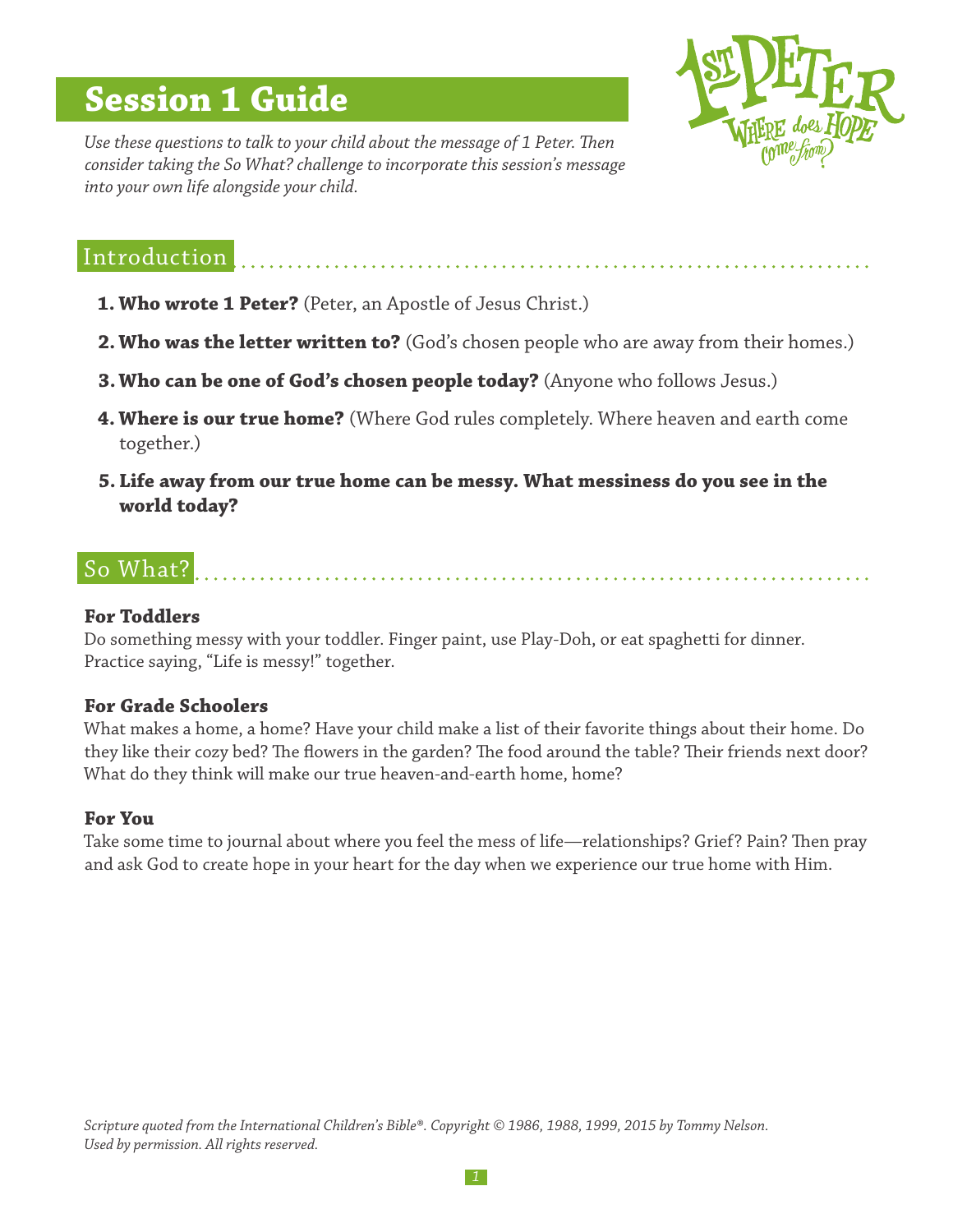# **Session 2 Guide**



*Use these questions to talk to your child about the message of 1 Peter. Then consider taking the So What? challenge to incorporate this session's message into your own life alongside your child.*

# Read Again

## **1 Peter 1:2–5**

"Now we hope for the blessings God has for his children. These blessings are kept for you in heaven. They cannot be destroyed or be spoiled or lose their beauty."

(1 Peter 1:4, ICB)

- **1. What is hope?** (A desire for a certain thing to happen. Looking forward to something good.)
- **2.Is it our job to make ourselves holy?** (No. Peter says it's the Holy Spirit's work.)
- **3. Something that saves us is called…what?** (Our salvation.)
- **4. When Peter talks about "the end of time," what does he mean?** (The day when God sets everything right.)
- **5. Name something you remember hoping for that didn't come true. How did that make you feel?**

# So What?

## **For Toddlers**

Hug a favorite stuffed animal together. Say "God protects us!" together several times.

## **For Grade Schoolers**

Ask, "What are some things you are hoping for?" Talk about what it means that God has given us a living hope. (He promises good things to us in Christ.)

## **For You**

What are some ways you can keep hope alive in your life? Brainstorm ways you can remind yourself to hope in what Christ has promised us about our future.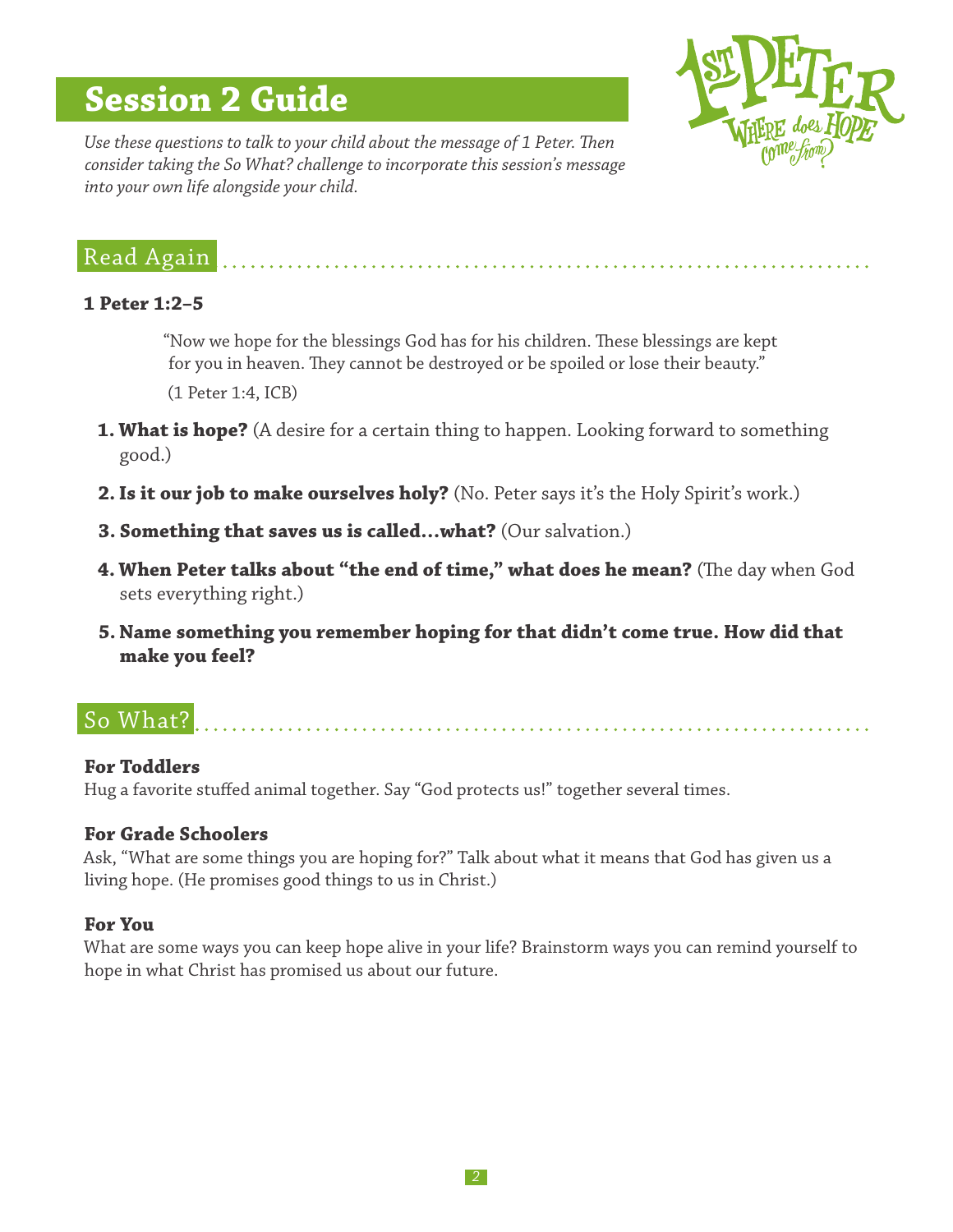# **Session 3 Guide**



*Use these questions to talk to your child about the message of 1 Peter. Then consider taking the So What? challenge to incorporate this session's message into your own life alongside your child.*

# Read Again

## **1 Peter 1:6–9**

"You have not seen Christ, but still you love him. You cannot see him now, but you believe in him. You are filled with a joy that cannot be explained. And that joy is full of glory."

(1 Peter 1:8, ICB)

- **1. What does Peter say makes us happy and hopeful?** (Knowing we have our "happily ever after" waiting for us.)
- **2. Why do bad things still happen to us today?** (Because we aren't there yet. We aren't living in God's perfect place.)
- **3. Peter says "faith" is believing…what?** (That God can save us from our broken world and bring us into his perfect one.)
- **4. What makes it easier to get through hard times today?** (Believing our stories will end with a "happily ever after.")
- **5. Do you believe God can do anything? Do you believe he can bring us into a perfect world? How does that make you feel?**

# So What?

## **For Toddlers**

Read a story together that ends in "happily ever after." Practice saying the phrase "happily ever after" together.

#### **For Grade Schoolers**

Take time to imagine together what "happily ever after" might look like in God's perfect world. What broken things will be fixed? What will our bodies be like? Who will we see there? What is Jesus like? Look forward to this world together.

#### **For you**

It can be easy to focus on the painful things that happen to us in this world. Do you fix your gaze on trouble, or on the coming reality of eternity with Christ? Take some time to think and journal about the perfect eternal reality we are headed toward. How does this diminish the size of your troubles today?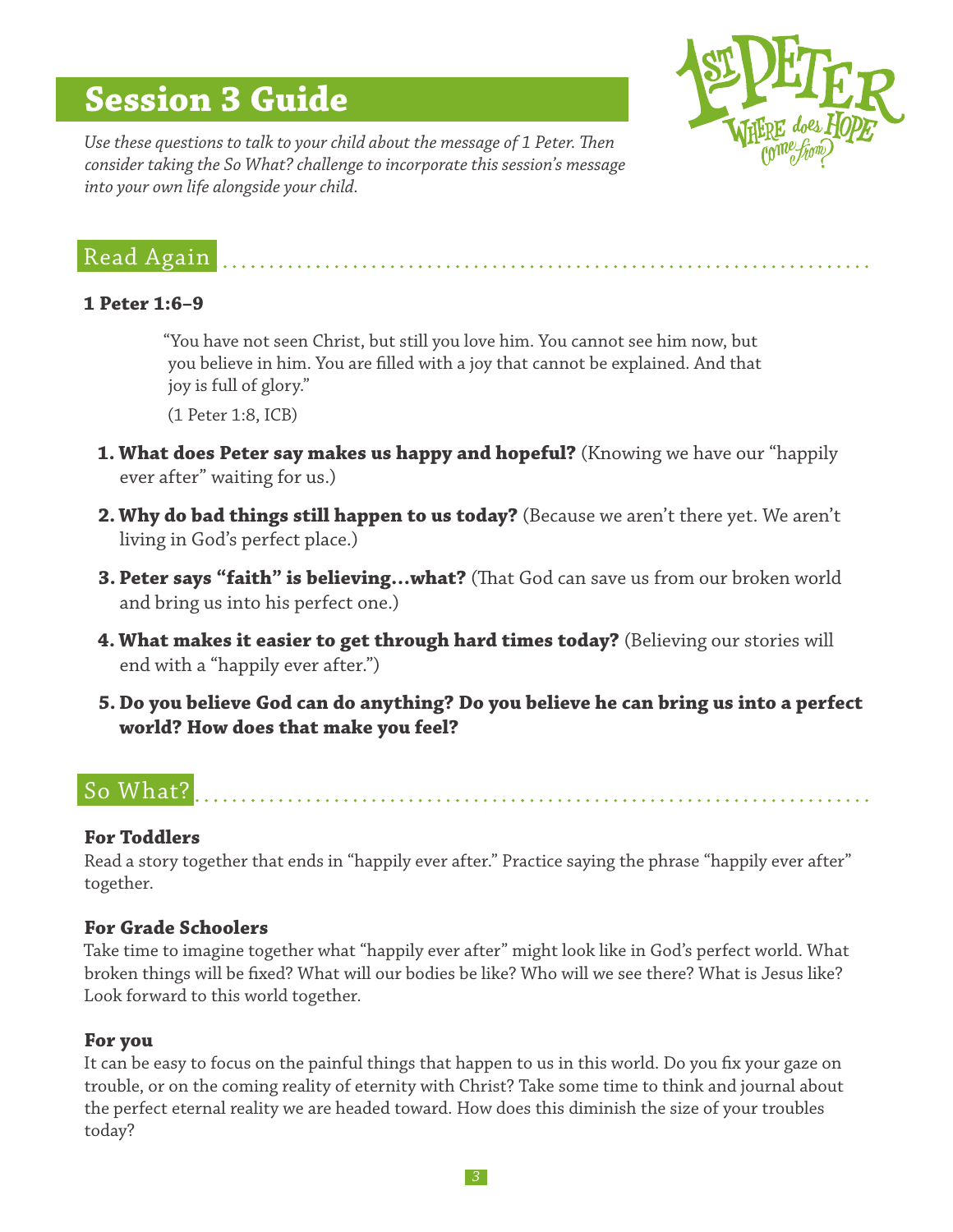# **Session 4 Guide**



*Use these questions to talk to your child about the message of 1 Peter. Then consider taking the So What? challenge to incorporate this session's message into your own life alongside your child.*

# Read Again

## **1 Peter 1:13–21**

"In the past you did not understand, so you did the evil things you wanted. But now you are children of God who obey. So do not live as you lived in the past."

(1 Peter 1:14, ICB)

- **1. Because we are now children of God, we should…what?** (Listen to him. Do what he says.)
- **2. When the Bible says we should "fear" God, does it mean we should run away from him?** (No. It means we should respect him.)
- **3.What does it mean to "respect" God?** (To take him seriously. To listen to what he says.)
- **4. Peter says people can live in a "worthless" way. What way is that?** (To live selfishly. To put ourselves first, and not care about others.)
- **5. Do you think life gets better when we listen to our parents and teachers? What about God?**

# So What?

## **For toddlers**

Say or sing the phrase "We are children of God!" together.

## **For Grade Schoolers**

Together, talk about the ways we selfishly put ourselves first. Can your child think of a time when he or she was selfish? Talk about how God bought us out of that life. In moments of selfishness, remind each other of the new way of life by using the phrase, "God gave us a new way of life."

## **For You**

How is your fear, or respect, toward God? Do you take His commands seriously? The next time the Spirit prompts you to action, challenge yourself to obey what God is saying—whether he tells you to give generously, stop grumbling, or share the gospel with a neighbor.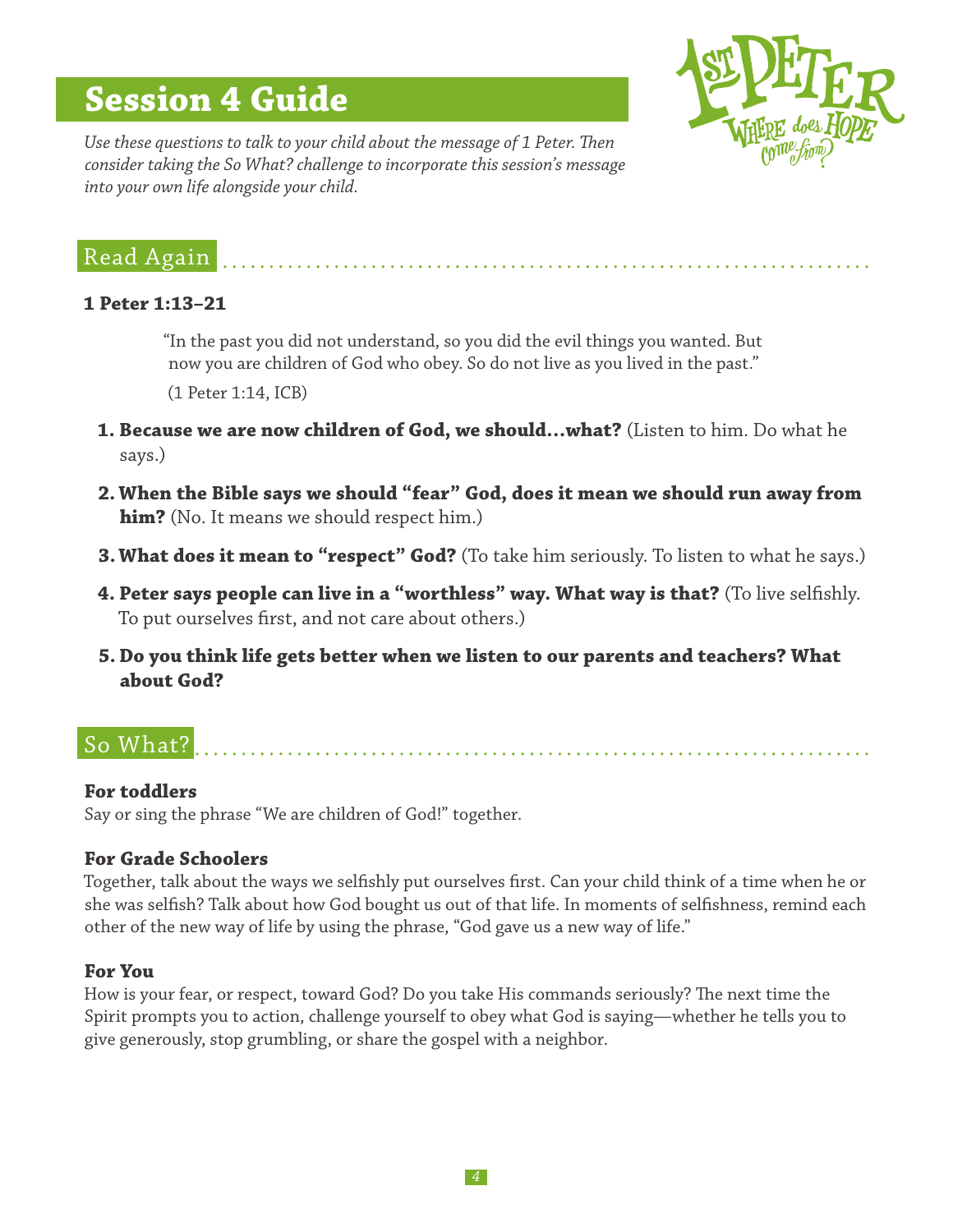# **Session 5 Guide**



*Use these questions to talk to your child about the message of 1 Peter. Then consider taking the So What? challenge to incorporate this session's message into your own life alongside your child's.*

# Read Again

## **1 Peter 1:22–25**

"You have been born again. This new life did not come from something that dies, but from something that cannot die. You were born again through God's living message that continues forever."

(1 Peter 1:23, ICB)

- **1. Peter says we should become "pure." How does that happen?** (We move away from a selfish way of living and towards a new way based on love.)
- **2. Peter also says we should be "born again." What does that mean?** (We have a new life. We take off the old self and put on the new self.)
- **3.This "new life" comes in two different ways. What's the first way?** (When we follow Jesus, we immediately have new relationships with God. We are now his children.)
- **4. What's the second way?** (We're also made new from the inside out, as the Holy Spirit helps us change our habits from bad to good.)
- **5.Why do you think it's hard to stop being selfish? Do you think God can help?**

# So What?

## **For Toddlers**

Look at a picture together from the day your child was born. Explain that the baby in the picture is your child, and that was the day they were born into the world.

## **For Grade Schoolers**

Discuss what it means to have a relationship with God. Ask your child what his or her relationship with God is like. What do they talk about? What does God speak to your child about? Share with your child about your own relationship with God. Then talk about how each of you could keep growing in your relationship with God (prayer, reading Scripture, listening).

## **For You**

Pray about one area in your life that you'd like to see the Holy Spirit sanctify. Ask Him to change you from the inside out, to remove the sin in this area and make you like Jesus.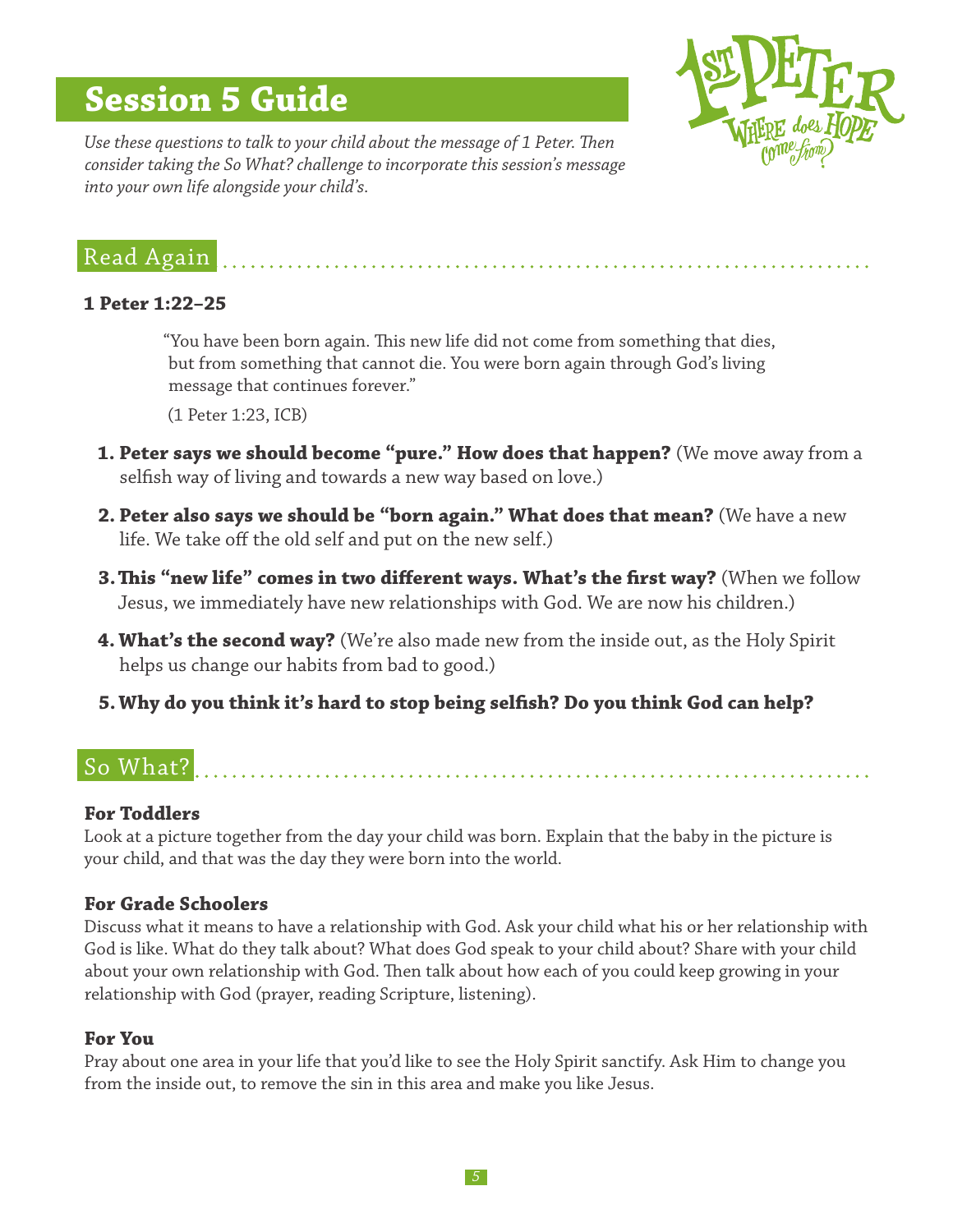# **Session 6 Guide**



*Use these questions to talk to your child about the message of 1 Peter. Then consider taking the So What? challenge to incorporate this session's message into your own life alongside your child's.*

# Read Again

## **1 Peter 2:1–3**

"As newborn babies want milk, you should want the pure and simple teaching. By it you can mature in your salvation."

(1 Peter 2:2, ICB)

- **1. What is a "hypocrite"?** (Someone who says we should live one way, but then lives a different way.)
- **2. When we follow Jesus, do all our bad habits disappear overnight?** (No. God will change our hearts, but it takes practice to change our habits.)
- **3.What do babies need in order to grow?** (They need milk.)
- **4. And what do baby Christians need to grow?** (We need to learn about God and what he teaches in the Bible.)
- **5. Do you have any habits you're trying to change? Is it hard or easy to change habits?**

# So What?

# **For Toddlers**

Have your child watch a baby drink from a bottle. Talk about how little the baby is and ask your child if he or she thinks the baby is hungry. Be gentle.

# **For Grade Schoolers**

If your child is old enough, give him or her the opportunity to gently and carefully hold a baby. If it's okay with the baby's parents, let your child give the baby a bottle. Talk about what your child experienced and discuss together the ways a young Christian might be similar to a baby.

## **For You**

In the last session, you started to pray about an area of your life in which you wanted to see change. Today, start a tracking system for a habit you want to change in that same area. Each day you successfully implement the desired habit or eliminate the bad habit, put a checkmark on the calendar. Pray each day for God's help, and see how many days you can continue the new habit streak.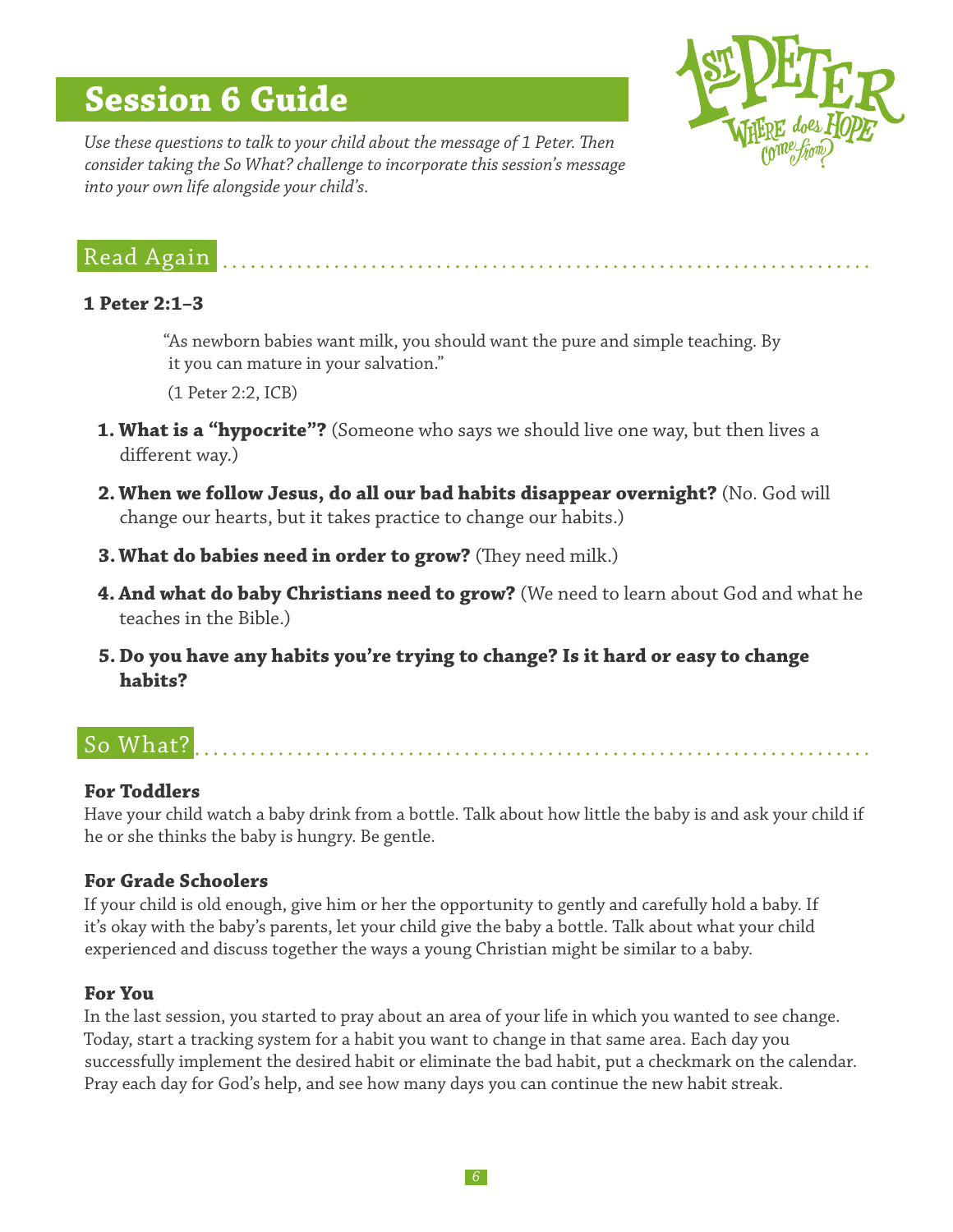# **Session 7 Guide**



*Use these questions to talk to your child about the message of 1 Peter. Then consider taking the So What? challenge to incorporate this session's message into your own life alongside your child's.*

# Read Again

## **1 Peter 2:4–10**

"But you are chosen people. You are the King's priests. You are a holy nation. You are a nation that belongs to God alone. God chose you to tell about the wonderful things he has done. He called you out of darkness into his wonderful light."

(1 Peter 2:9, ICB)

- **1. What does Peter call Jesus that reminds us of the temple?** (A "Living Stone.")
- **2. Jesus is a special kind of stone. What kind?** (Jesus is the Cornerstone.)
- **3. What does a Cornerstone do for a building?** (It sets the pattern for the whole building.)
- **4. And what does Jesus do for us?** (Jesus sets the pattern for how we should live our lives.)
- **5.If Jesus is the pattern for how we should live, how can we learn more about living like Jesus?**

# So What?

## **For Toddlers**

Play a game with your toddler. Flip the lights off, and then surprise them by flipping the lights on. When the light comes on, say, "Jesus brings us light!" Enjoy the giggles.

## **For Grade Schoolers**

Find a dark place in your home to hang up strings of twinkling lights. After you turn them on together and enjoy the new sparkling lights, talk about what it means for God to call us out of darkness and into his marvelous light.

## **For You**

Carve out five minutes each morning or evening to light a candle and meditate on the way Jesus called you out of darkness and into His marvelous light. Ask Him to make you a light to those around you.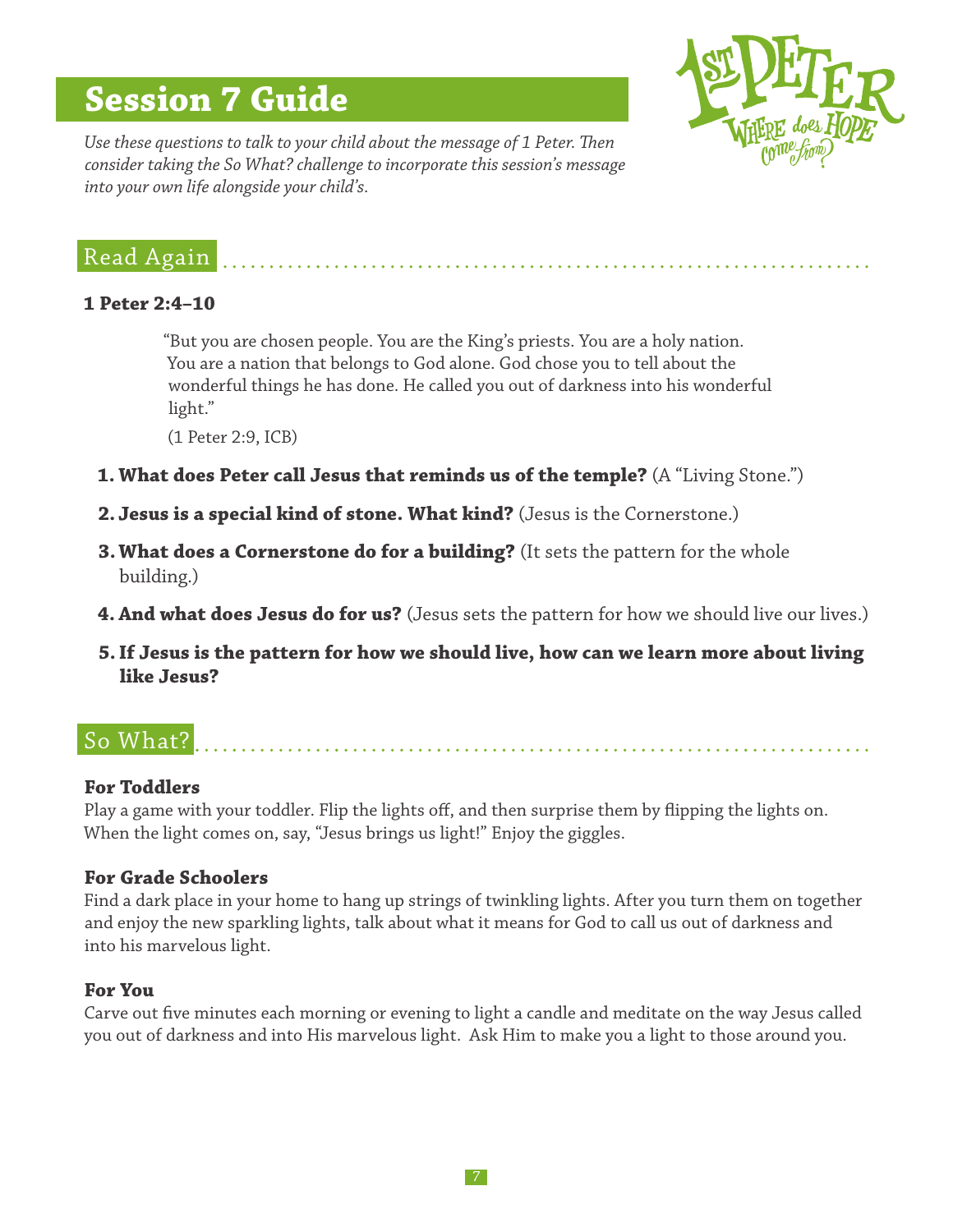# **Session 8 Guide**



*Use these questions to talk to your child about the message of 1 Peter. Then consider taking the So What? challenge to incorporate this session's message into your own life alongside your child's.*

# Read Again

## **1 Peter 2:11–12**

"People who do not believe are living all around you. They might say that you are doing wrong. So live good lives. Then they will see the good things you do, and they will give glory to God on the day when Christ comes again."

(1 Peter 2:12, ICB)

- **1. What is a "sojourner"?** (A traveler. Someone who is "just passing through.")
- **2. What is an "exile"?** (Someone who isn't allowed to live in their true home.)
- **3.Why does Peter call us "sojourners and exiles"?** (Because our true home is in the Kingdom of God, but we aren't there yet.)
- **4. What does Peter mean when he says our lives are a "witness"?** (Our lives show people the power of God. People see God's power when they see change in our lives.)
- **5. How does it make you feel to know people can see God by watching you?**

# So What?

## **For Toddlers**

Make up a simple song about being "visitors and strangers in this world." Sing it together several times.

## **For Grade Schoolers**

Talk about your child's favorite detective mystery story or movie. Ask them how the witnesses helped the detective solve the case and understand the clues. Then talk about how our lives help others see God more clearly. What is one thing your child can do to help others see God this week?

## **For You**

Even though we're strangers and visitors in this world, we sometimes get comfortable, as though this world is our home. In what ways have you settled in to this world and gotten comfortable? Commit to taking one step this week to reversing this.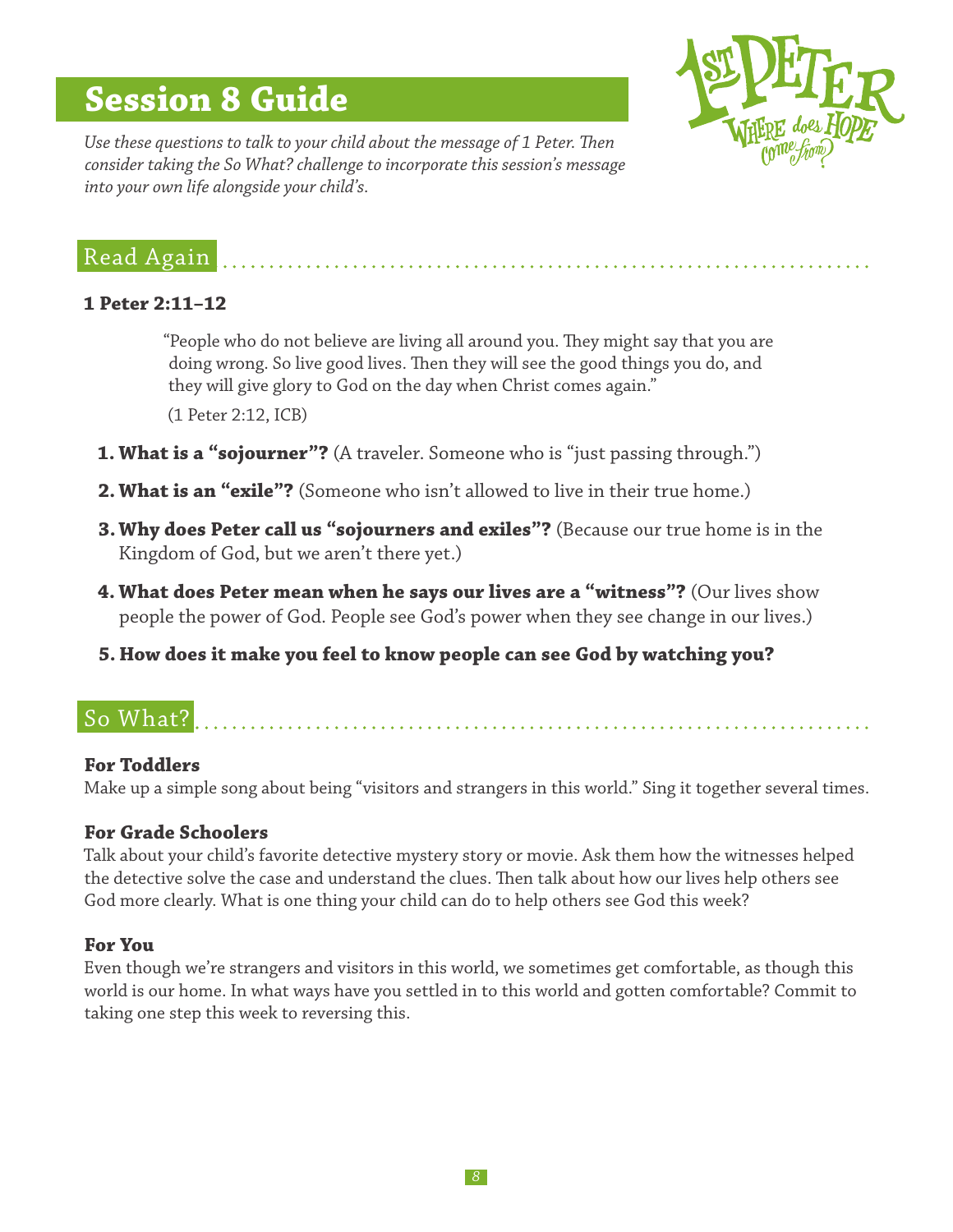# **Session 9 Guide**



*Use these questions to talk to your child about the message of 1 Peter. Then consider taking the So What? challenge to incorporate this session's message into your own life alongside your child's.*

# Read Again

## **1 Peter 2:13–15, 20–21**

"So when you do good, you stop foolish people from saying stupid things about you. This is what God wants."

(1 Peter 2:15, ICB)

- **1. Peter told the Christians to obey their rules and their laws. Why?** (Because in general, laws are good and help people get along.)
- **2.If we don't obey the law, what will people think about Jesus?** (That following Jesus doesn't make you a very good person.)
- **3. Can there ever be bad laws?** (Yes. Even Peter went to prison for not obeying bad laws.)
- **4. How do we know if a law is bad or good?** (If a law says to do something that God says not to do, that law isn't good.)
- **5.We live in countries where most laws are good. What if you lived somewhere where laws were bad? Do you think you would be brave enough to do what's right?**

# So What?

## **For Toddlers**

Play the game "Simon Says" together to give your child practice in obeying instructions.

# **For Grade Schoolers**

Have a discussion about authority. Ask your child, "Which laws can you think of that are good? Which laws can you think of that are not good? Why should we always do what's right?"

## **For You**

How are you doing as a law-abiding citizen? Are there areas where you are not totally obeying authority? (Maybe you're driving over the speed limit, cheating on taxes, or doing something else that seems "small".) Take a step this week to obey even a seemingly "small" law.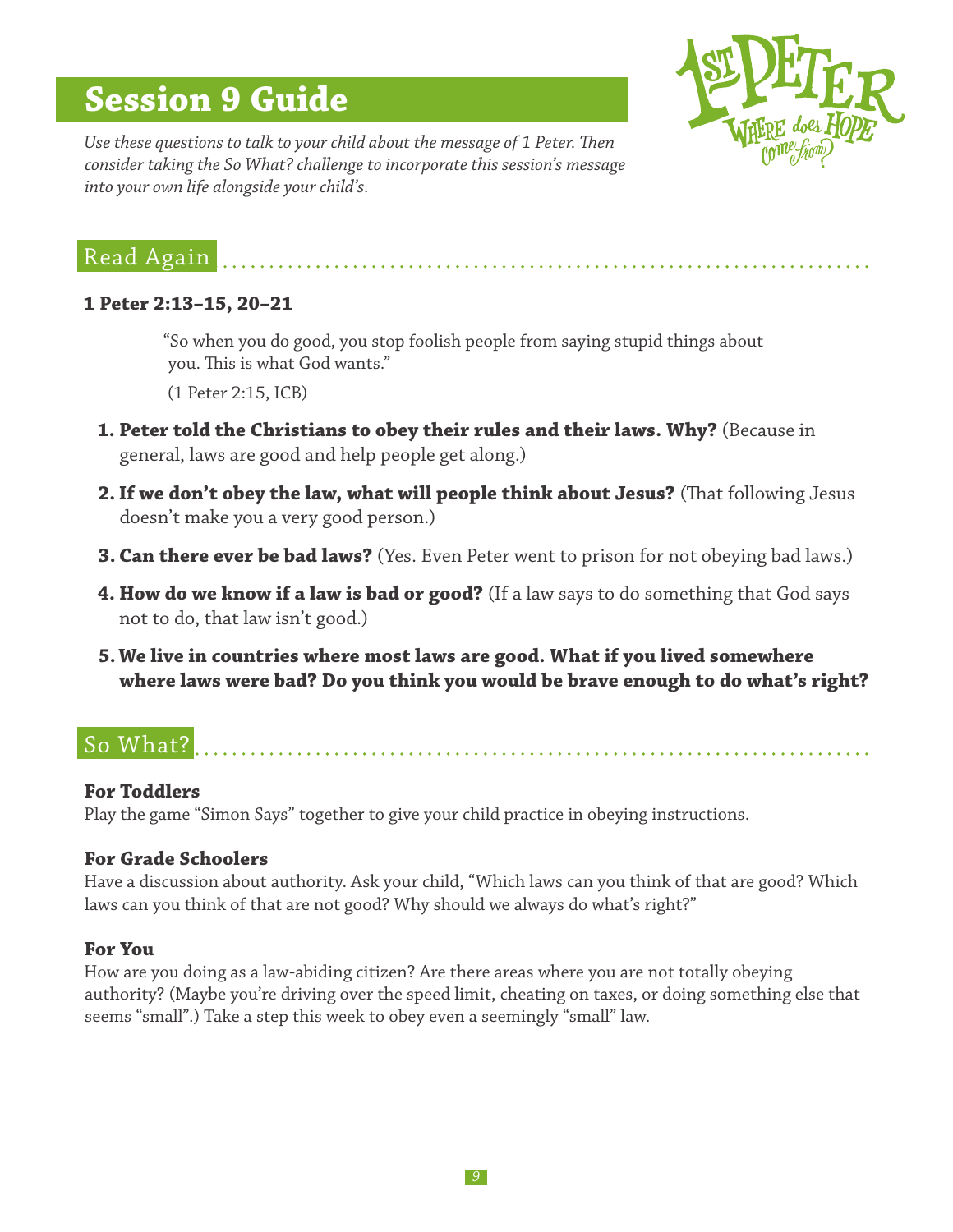# **Session 10 Guide**



*Use these questions to talk to your child about the message of 1 Peter. Then consider taking the So What? challenge to incorporate this session's message into your own life alongside your child's.*

# Read Again

### **1 Peter 3:8–12**

"Do not do wrong to a person to pay him back for doing wrong to you. Or do not insult someone to pay him back for insulting you. But ask God to bless that person. Do this, because you yourselves were called to receive a blessing." (1 Peter 3:9, ICB)

- **1. Peter says wives should respect their husbands, and husbands should…what?**  (Respect their wives right back.)
- **2. Do people with more power in this world get more blessings from God?** (No. Everyone who follows Jesus gets the same blessings.)
- **3. Not needing to get even with those who hurt us is a sign of…what?** (Of God's power working within us.)
- **4. If we want to change the world, what's one thing we should do?** (Pray for our enemies.)
- **5. Have you ever really, really wanted to get even with someone? How would it feel to pray for that person instead?**

# So What?

**For Toddlers** Greet friends with a hug today!

## **For Grade Schoolers**

Have a conversation about friends and enemies. Ask your child if he or she has any enemies, then pray together for that person. Brainstorm ideas about how your child can begin to befriend this person.

## **For You**

Do you have any enemies? Begin to intentionally pray for that person daily, asking God to bless him or her.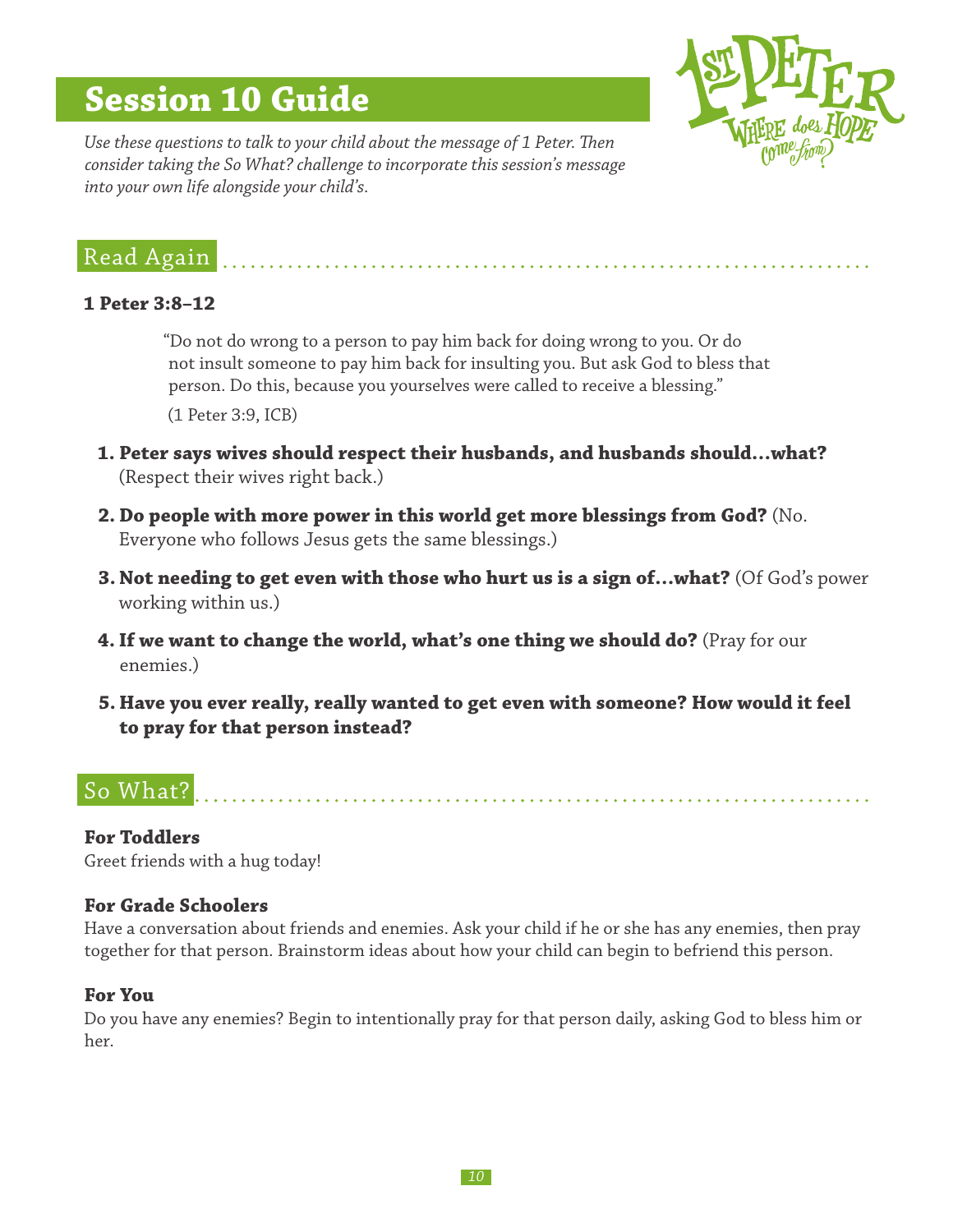# **Session 11 Guide**



*Use these questions to talk to your child about the message of 1 Peter. Then consider taking the So What? challenge to incorporate this session's message into your own life alongside your child's.*

# Read Again

## **1 Peter 3:13–4:2**

"But you may suffer for doing right. Even if that happens, you are blessed. Don't be afraid of the things they fear. Do not dread those things."

(1 Peter 3:9, ICB)

- **1. Can God's blessings be taken away from us?** (No. We might suffer, but we can't lose what matters most.)
- **2. Why don't we need to be afraid of dying?** (Because God has a "happily ever after" waiting for us.)
- **3. Is every part of the Bible easy to understand?** (No. There are tricky parts. But it's okay if we don't understand every part.)
- **4. Does suffering make sin more powerful? Or less powerful?** (Suffering makes your friendship with God more powerful, and the whispers of sin less powerful.)
- **5. Have you ever lost something really special? How does it feel to know our "happily ever after" with God is something we can never lose?**

# So What?

# **For Toddlers**

Build a tower out of blocks. Then have fun breaking it apart as you say, "God's friendship breaks sin's power!" together.

## **For Grade Schoolers**

Make a plan for what it looks like to turn to God on a bad day or during a hard time. What can your child pray on a day like that? Practice praying the prayer together. Then talk about how we can expect God to give us strength when we call out to him on a hard day.

# **For You**

Have you experienced God's friendship during suffering? How did it break the power of sin in your life? How does his friendship remove fear? Spend time journaling and reflecting.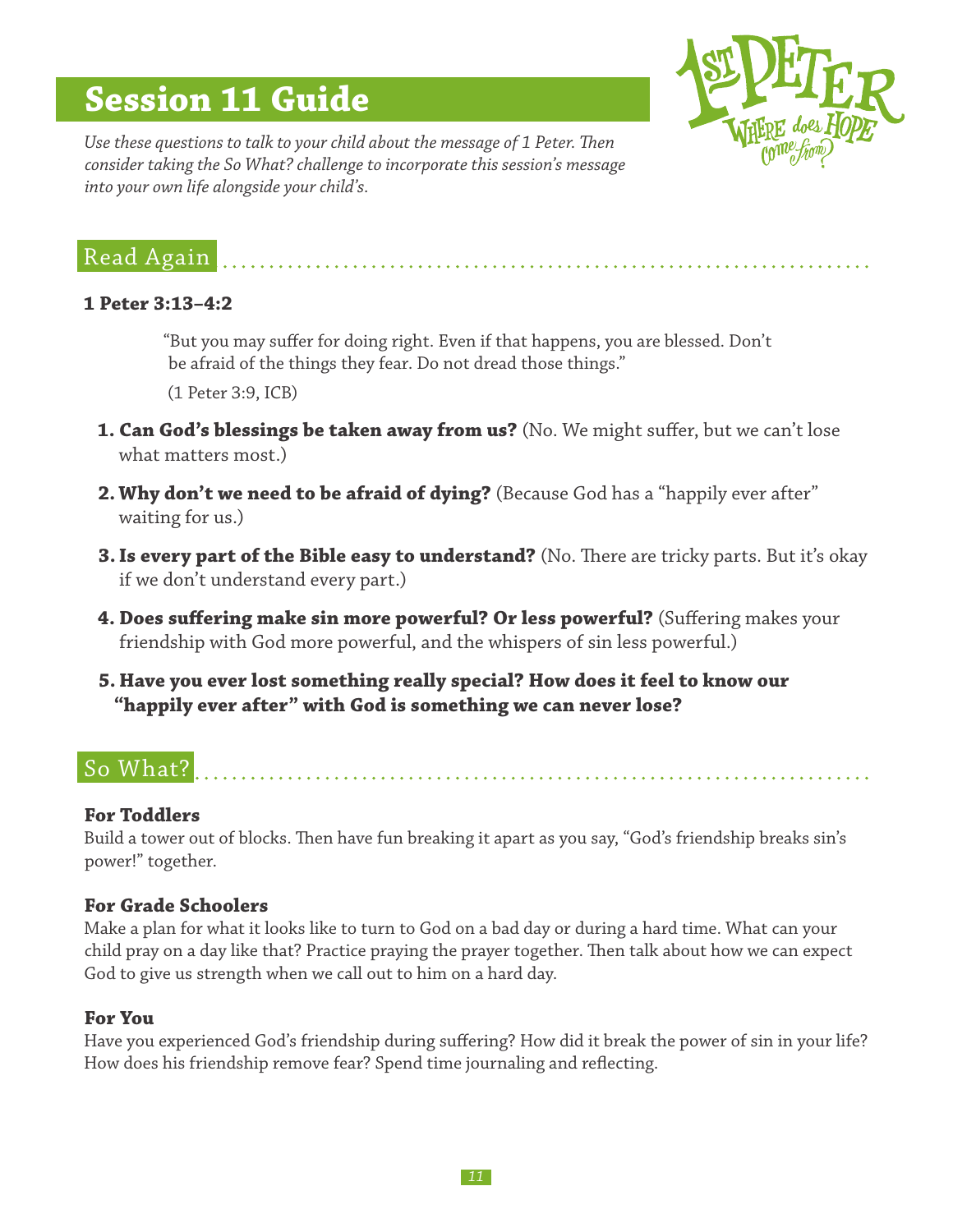# **Session 12 Guide**



*Use these questions to talk to your child about the message of 1 Peter. Then consider taking the So What? challenge to incorporate this session's message into your own life alongside your child's.*

# Read Again

## **1 Peter 4:3–19**

"But you should be happy that you are sharing in Christ's sufferings. You will be happy and full of joy when Christ comes again in glory."

(1 Peter 4:13, ICB)

- **1. Does Peter know when Jesus is coming back?** (No. Only God knows that. Peter just wants us to be ready.)
- **2. What is "judgment"?** (A kind of testing to see if something is true or false, weak or strong.)
- **3. How is suffering a kind of judgment for the Church?** (It shows whether our faith our trust in God—is weak or strong.)
- **4. Does God want us to suffer?** (No. He wants us to trust Him when we do suffer.)
- **5. Do you think having a bad day can help you trust in God? What can you do to remember God in the middle of your next bad day?**

# So What?

## **For Toddlers**

Make up a simple song and sing, "Trust God on bad days!" together.

## **For Grade Schoolers**

Have your child pick out some of their favorite verses about trusting God, about God's goodness, and about the "happily ever after" to come. Then let your child copy the verses onto notecards with markers. Use a hole punch and ribbon to tie the cards together into a booklet they can carry with them to remind them to trust God on bad days.

## **For You**

Along with your child, choose one of your favorite verses about trusting God. Be creative and decorate a notecard with your verse. Then put it in a place where you will see it consistently. Pray that God would grow your trust in Him.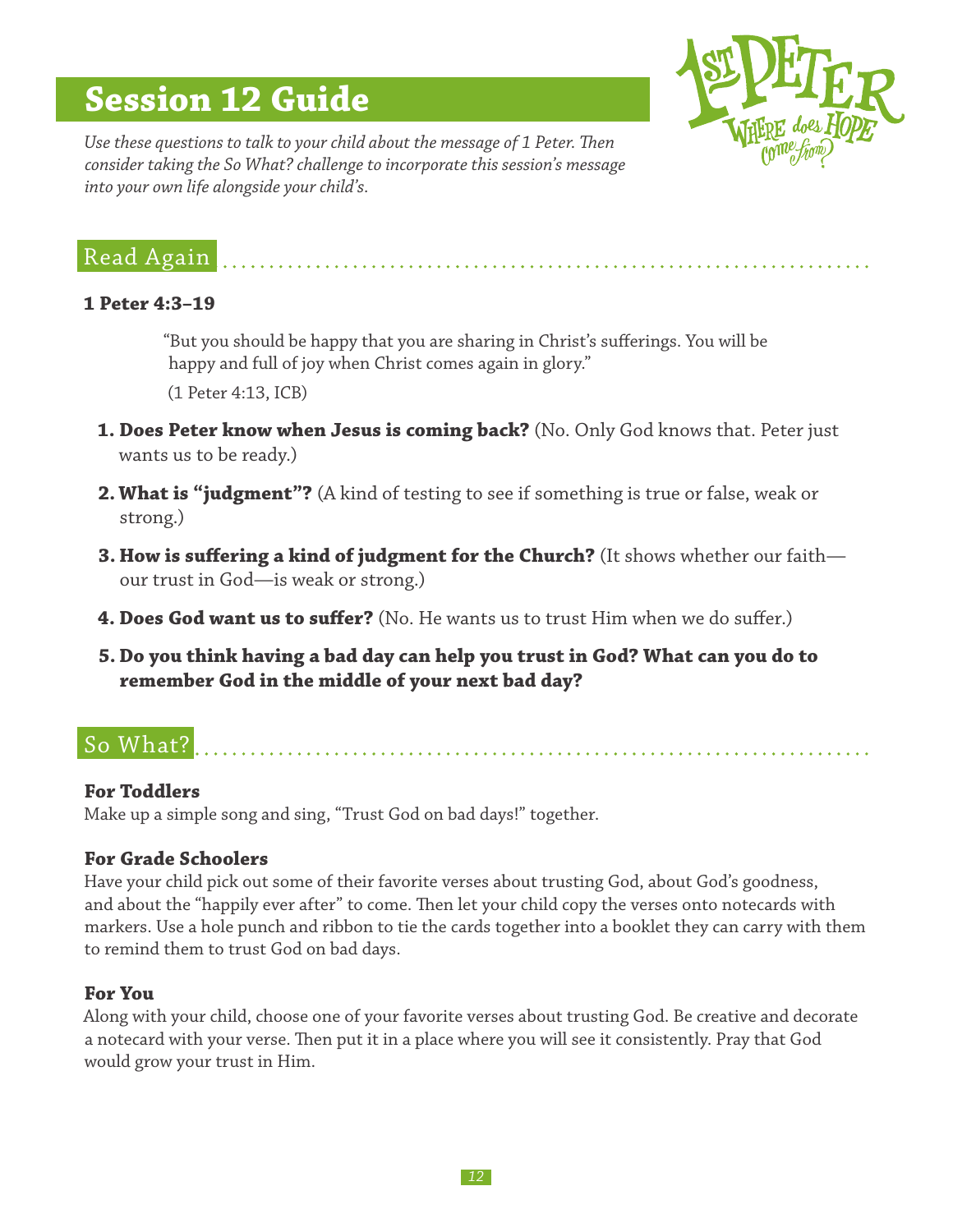# **Session 13 Guide**



*Use these questions to talk to your child about the message of 1 Peter. Then consider taking the So What? challenge to incorporate this session's message into your own life alongside your child's.*

# Read Again

## **1 Peter 5:1–5**

"In the same way, younger men should be willing to be under older men. And all of you should be very humble with each other. God is against the proud, but he gives grace to the humble."

(1 Peter 5:5, ICB)

- **1. What is an "elder"?** (Someone who is older than you.)
- **2.The Old Testament says God is a good…what?** (A Good Shepherd.)
- **3. Leaders in the Church should also be good shepherds. What does that mean?** (We put others first. We try to help the people we are leading.)
- **4. A crown is a symbol for…what?** (The honor and glory waiting for leaders who lead like Jesus.)
- **5. Do you like to be the leader? What would it look like for you to lead like Jesus did?**

# So What?

# **For Toddlers**

Play "Follow the Leader" together. Take turns being the leader and the follower.

## **For Grade Schoolers**

Give your child the opportunity to lead the family in something, like setting the table for dinner, cleaning the basement, or helping younger siblings with homework. Beforehand, have your child come up with three ways to serve the people they are leading. Ask them how this displays Jesus to the family.

## **For You**

As an elder in your family, take a moment for a heart-check. Are you leading your family like a good shepherd, or domineering over them? Come up with a new way to serve them today.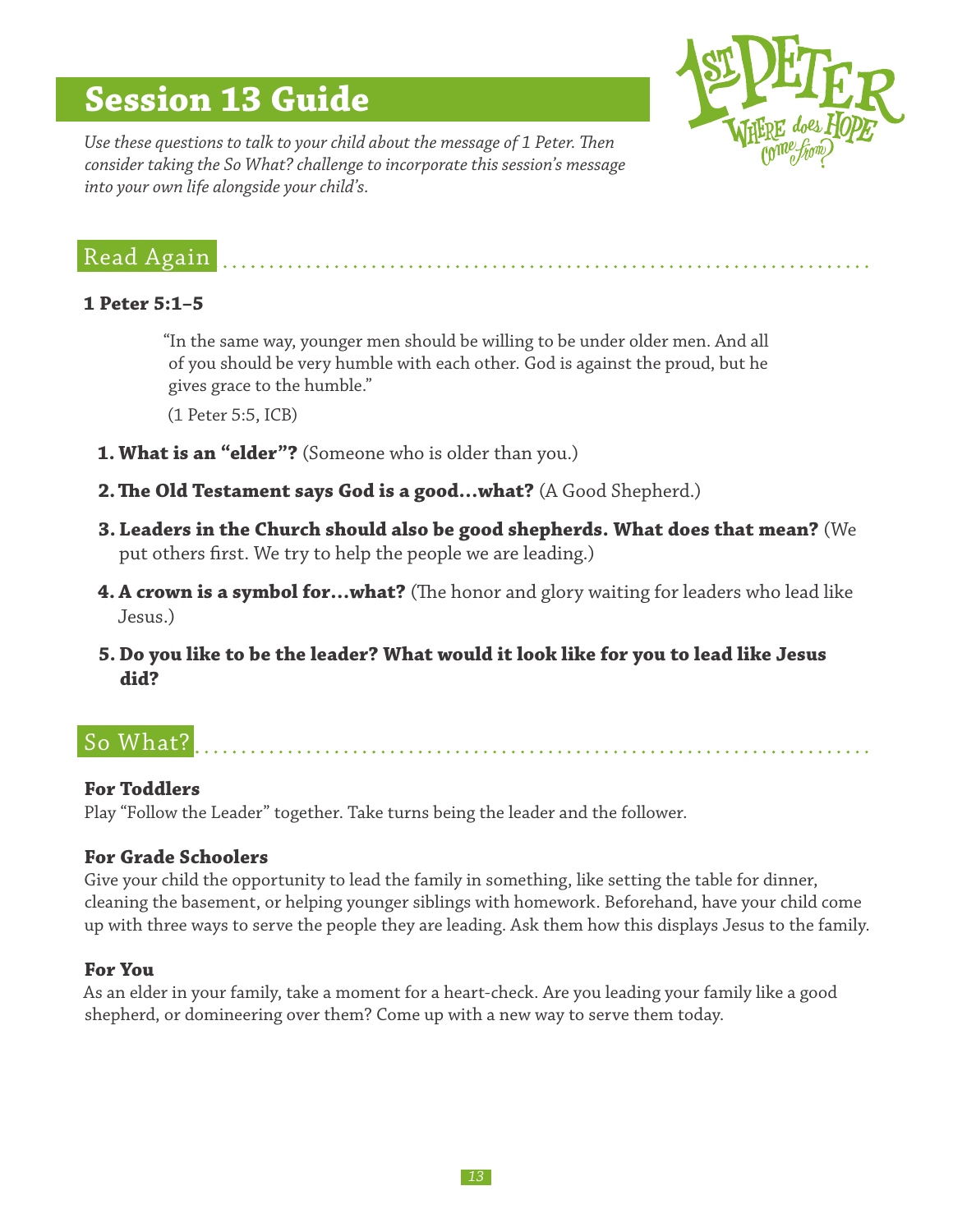# **Session 14 Guide**



*Use these questions to talk to your child about the message of 1 Peter. Then consider taking the So What? challenge to incorporate this session's message into your own life alongside your child's.*

# Read Again

## **1 Peter 5:6–11**

"Give all your worries to him, because he cares for you."

(1 Peter 5:7, ICB)

1. Why don't we need to lift ourselves up and push others down? (Because God will lift us up.)

- **2. When will God lift us up?** (When Jesus comes back and makes everything right.)
- **3. Does Peter say the devil wants to eat us?** (No. He wants to lie to us. Like he lied to Adam and Eve.)
- **4. When Peter says we'll "suffer for a short time," what does he mean?** (He means "short" compared to our happily ever after lives with God.)

**5.What are some lies about God that you might hear in our world today?**

# So What?

## **For Toddlers**

Practice shouting, "No lies today, Sneaky Snake!"

# **For Grade Schoolers**

Talk with your child about what lies they might be hearing from the Sneaky Snake (maybe condemnation, shame, or lies about God's character.) Then take time to address the lies with truth. Teach your child what it looks and sounds like to replace lies with truth. Make this a regular practice.

## **For You**

Begin to cast your cares on God. When you notice yourself worrying, switch to prayer. Give your worries to God, and choose to move on with the day in faith.